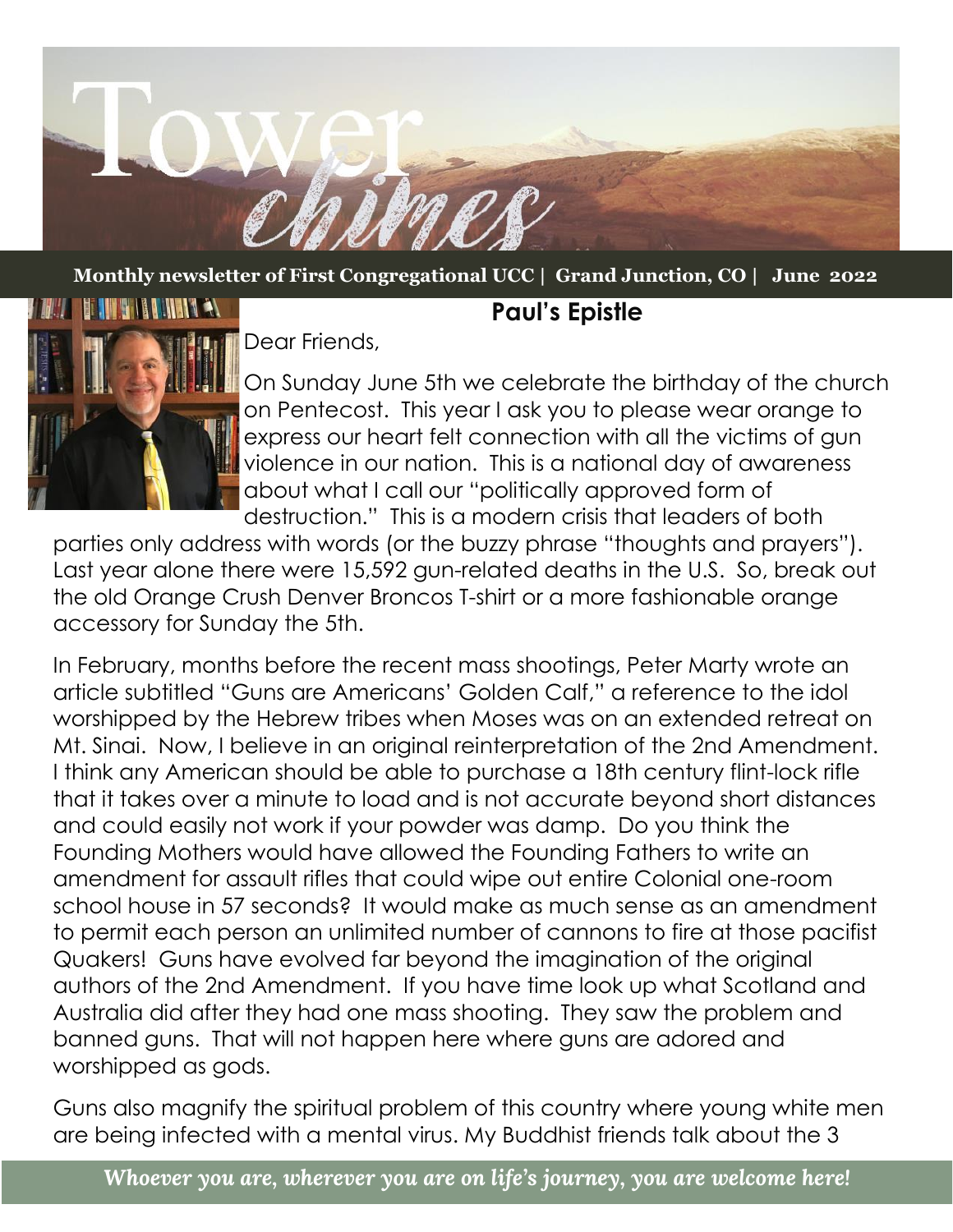# **PAUL'S EPISTLE**

poisons – anger, greed, and ignorance — that twist the mind into violence. The "White Replacement" Theory promoted on the web and by Tucker Carlson spread a mental virus of anger, greed, ignorance with added hatred, anxiety, fear and racism. Put guns in the hands of people with this mental virus and it is a politically approved form of destruction.

As a church we dare to counter such mental virus spread by standing with love and support for those who are the targets. That is why we fly a Black Lives Matter banner and have a church sign that reads "Transkids loved and welcomed here!" It is a message in response to statements by members of the D51 school board that devalue the lives of transgender children. Each week our mission and calling is to follow Jesus in sharing a vaccine of love, compassion and care for all God's children. May God renew our strength in fighting the viruses of the mind, heart and spirit.

> Peace, Shalom, Salam Rev. Paul

# **MODERATOR'S MESSAGE CAROLYN HOLMGREN**

As your newly elected moderator, I am excited about being a part of FCUCC's leadership team. The teams and committees we are overseeing are functioning well, and we are extremely fortunate to have Rev. Dr. Paul Ashby as our spiritual leader.

We expect 2022-2023 to be a productive year. (If you are curious about what happens in the team meetings, you are welcome to attend and/or read the meeting minutes which are posted on the bulletin board by the church office.)

Having said that, the reality is that in families, including church families, questions and misunderstanding arise. Rumors can spread quickly, feelings can be hurt, and sometimes what you hear on the parking lot isn't necessarily accurate. So, if you want something clarified, or if you hear something that raises a concern, please talk to Rev. Paul, or a Church Council member, or even the Moderator.

Rev. Cameron Trimble publishes an online devotional called Piloting Faith. She closes each one with a phrase that I really like and am going to borrow:

"We are in this together".

Peace, Carolyn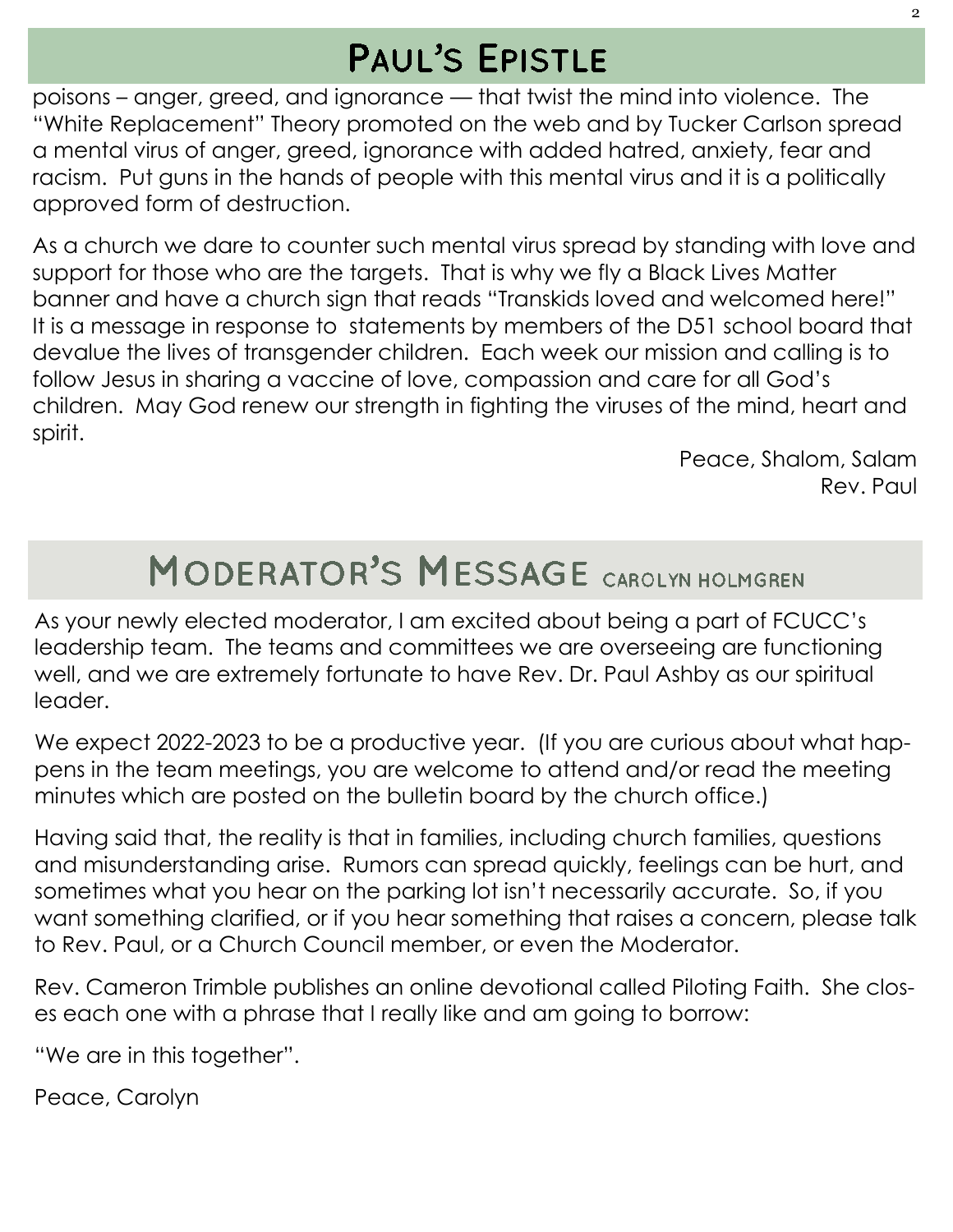### Sharyl B. Peterson, Poet Laureate of the Desperate

Imagine yourself on a sunny green hillside in Italy. Behind you, the sky is deep blue, with a few scattered puffs of cloud here and there. The wind is blowing gently and sweetly. And then, as one voice, you and the incredibly diverse group of people you are gathered with lift up notes of joy and praise and encouragement:

*♫ I'd like to buy the world a home, ♫ and furnish it with love … ♫ With apple-trees, and honeybees, and ♫ snow-white turtle doves … ♫ It's the real thing …*

It may have been the first intentionally multicultural advertisement ever, for a product apparently loved world-wide: Coca-Cola. Even today, 51 years later (yes, Virginia, they did have advertisements – and televisions – back in 1971), most people who've ever heard it can hum along. So it makes a great reminder for our Catholic Outreach collection this month.

With the weather heating up in the Valley, C.O. guests are thrilled to have a bottle or can of a refreshing beverage to take with them into the heat of their afternoons. Let's collect at least 100 cans or bottles or cartons of juice and/or soda, cold drinks, soft drinks, soda-pop (or whatever y'all called it back home) to share with our thirsty friends here in the Valley. Care … concern … sharing … that's the real thing! ♫

# MISSION & OUTREACH NEWS

## **MISSION AND OUTREACH 2ND QUARTER 2022 COLLECTION CONTINUES**

For the 2nd quarter, Mission and Outreach will focus on **Solidarity, Not Charity**, with each month concentrating on a different item. For June, we will collect items to make hygiene packs. Watch Church Chat for more information.

## **"SOLIDARITY, NOT CHARITY" REGULAR, ONGOING COLLECTIONS:**

- ↑ Plastic grocery bags for making mats
- hotel and personal sized toiletries
- clean, empty plastic gallon milk or water jugs **with their lids**

Please bring jugs and toiletries and put them on the collection shelves near the office or in the appropriately marked bins. Thank you.

## **MAY COLLECTIONS NUMBERS FOR CATHOLIC OUTREACH**

110 Cream of Whatever Soups: 53 Mushroom, 41 Chicken and 16 Celery 69 "Other."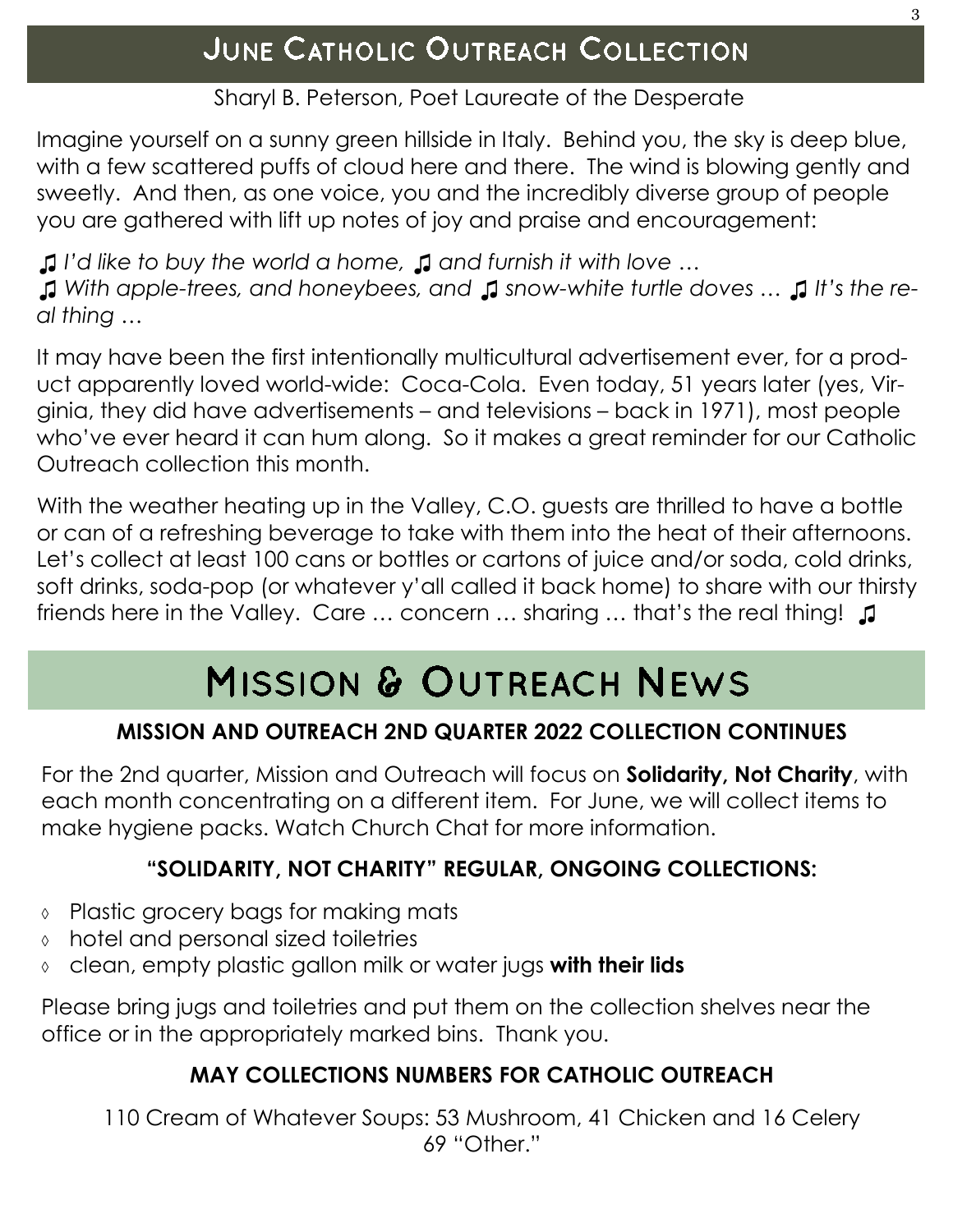## APRIL COUNCIL MEETING MINUTES MICHAEL PETRI, CLERK

## **April 24, 2022**

The church council of First Congregational Church United Church of Christ met in the chapel on April 24, 2022 for the monthly stated meeting. Present were council members Cindy Haas, Carolyn Holmgren, Martha Jones, Nancy Palubicki, Michael Petri, Ken Puhler (moderator) and the Rev. Dr. Paul Ashby. Karen Caton and Mark Long were absent.

A quorum was established. The meeting was opened at 11:24 a.m. with prayer led by Paul.

Minutes of the March 20, 2022 council meeting were approved as distributed, on motion.

Pastor's Report:

- Paul encouraged the council to do some committee rebonding events.
- He received an invitation from the Disciples of Christ church for our church to be full participant in a block party they are planning for June 25. This follows two other planned church events in the two weeks prior. The council suggested that Paul ask for more details.
- Paul will be taking vacation August 8-30.

Ministry Team Reports/Minutes: Available reports were distributed prior to the meeting, as noted:

- Mission and Outreach/JAM, April 2022 Draft Minutes The Mission and Outreach Team decided to establish a Sally Shell Memorial Fund for memorial gifts that can be donated in her honor. This outreach fund will be collected through the end of 2022 and disbursed by the end of 2023 to bless those in need in our community. The council approved Ellen Bradley and Kathy Viglianco as co-chairs of the team due to the death of Sally Shell.
- Fellowship & Hospitality Meeting, April 2022
- Worship and Celebration, March 2022 Draft Minutes
- Property and Finance, April 2022 Draft Minutes
- Spiritual Formation, no report
- Personnel Committee, no report
- Marketing Team, February 2022 & April 2022

**Finance/Treasurer's Report:** First Quarter 2022 Financial Report, Martha commented that there was nothing extraordinary to point out. On motion, the council approved the Sally Shell Memorial Fund.

## **Other Business/New Business**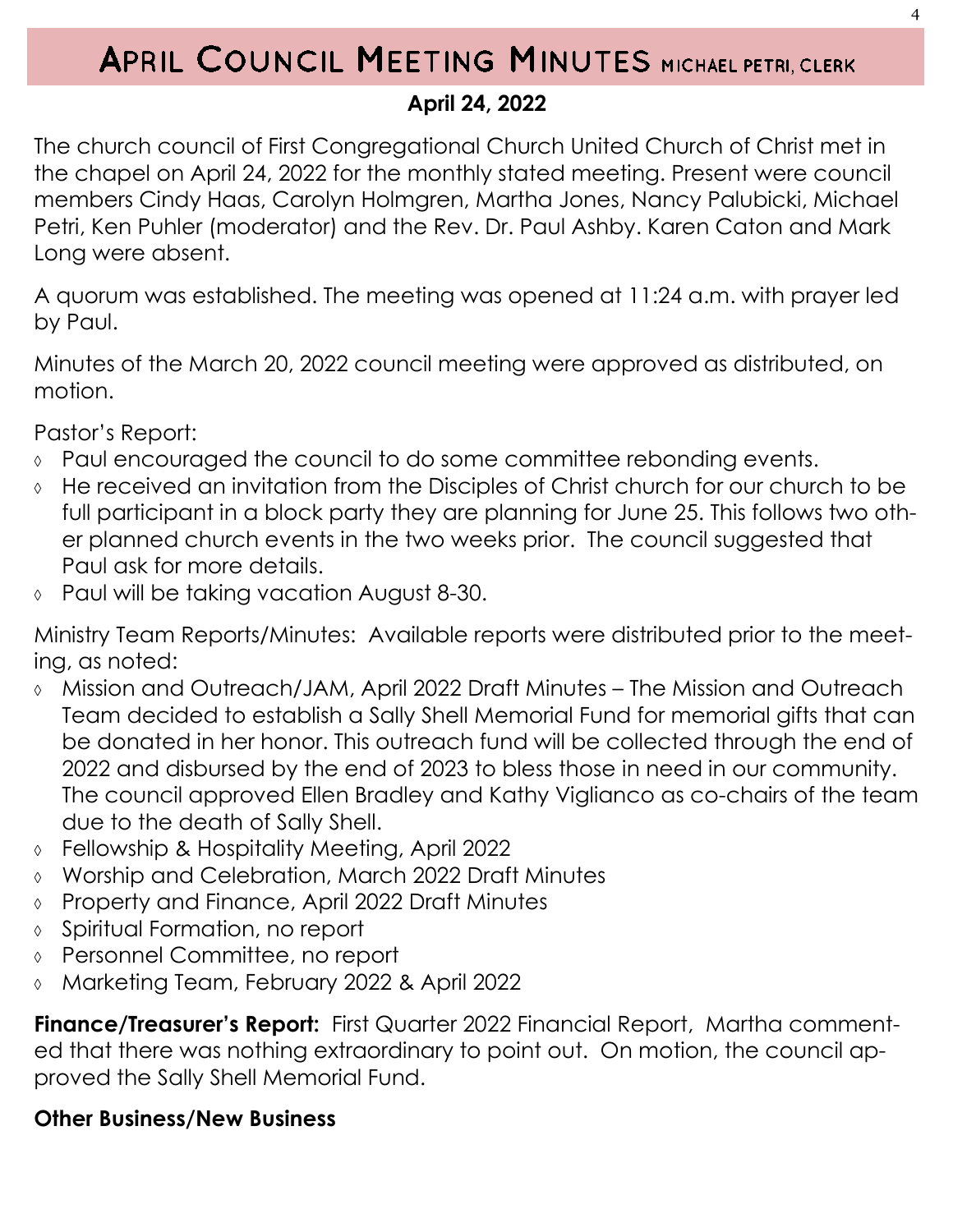# APRIL COUNCIL MEETING MINUTES MICHAEL PETRI, CLERK

## **Membership:**

- Deaths: Council member Sally Shell died on March 20, 2022.
- The following were accepted into membership of the church on April 17:
	- Paul Ashby (transfer)
	- Pam Ashby (transfer)
	- Kim Sutherland (reaffirmation of faith)
	- Glenna Stark (reaffirmation of faith)
	- Kathy Goe (reaffirmation of faith)

**Bylaws Team Proposed Changes:** Changes based on comments at the previous council meeting and further discussion were presented to the council. The council approved the changes by consensus and thanks Michael for working through the document. Michael will prepare a clean copy of the revised document with an executive summary of the changes for the congregation with the expectation that these documents will be provided to the congregation electronically on May 9th. (A detailed comparison document, which is confusing, will be available only upon request.) A Q&A about the proposed changes will be provided after the worship service on May 15. Approval of the revised bylaws will be on the agenda of the congregational meeting on May 22.

**Check In with Nominating Committee** and Other Preparation for Annual Meeting: The committee is still working to find candidates for council.

There being no other business, the meeting was closed at 1:00 p.m.

Michael Petri – Council Clerk

The next council meeting will be May 15 at 11:30 a.m.

## NEW CHURCH DIRECTORY UPDATE BETH RAKESTRAW

After worship for the next several Sundays, a draft of the new directory will be available for your review. I'd like congregants to review their photos and contact information, make any necessary corrections, and initial next to the entries to show it has been reviewed. Your initials will also express your permission for your photo and contact information to appear in the directory. Arrangements for new photos or retakes can be made at that time.

**PS. We really want as many photos as possible for this directory, especially from those of you who are new to our community. Please consider sharing a photo with us if you have not done so.**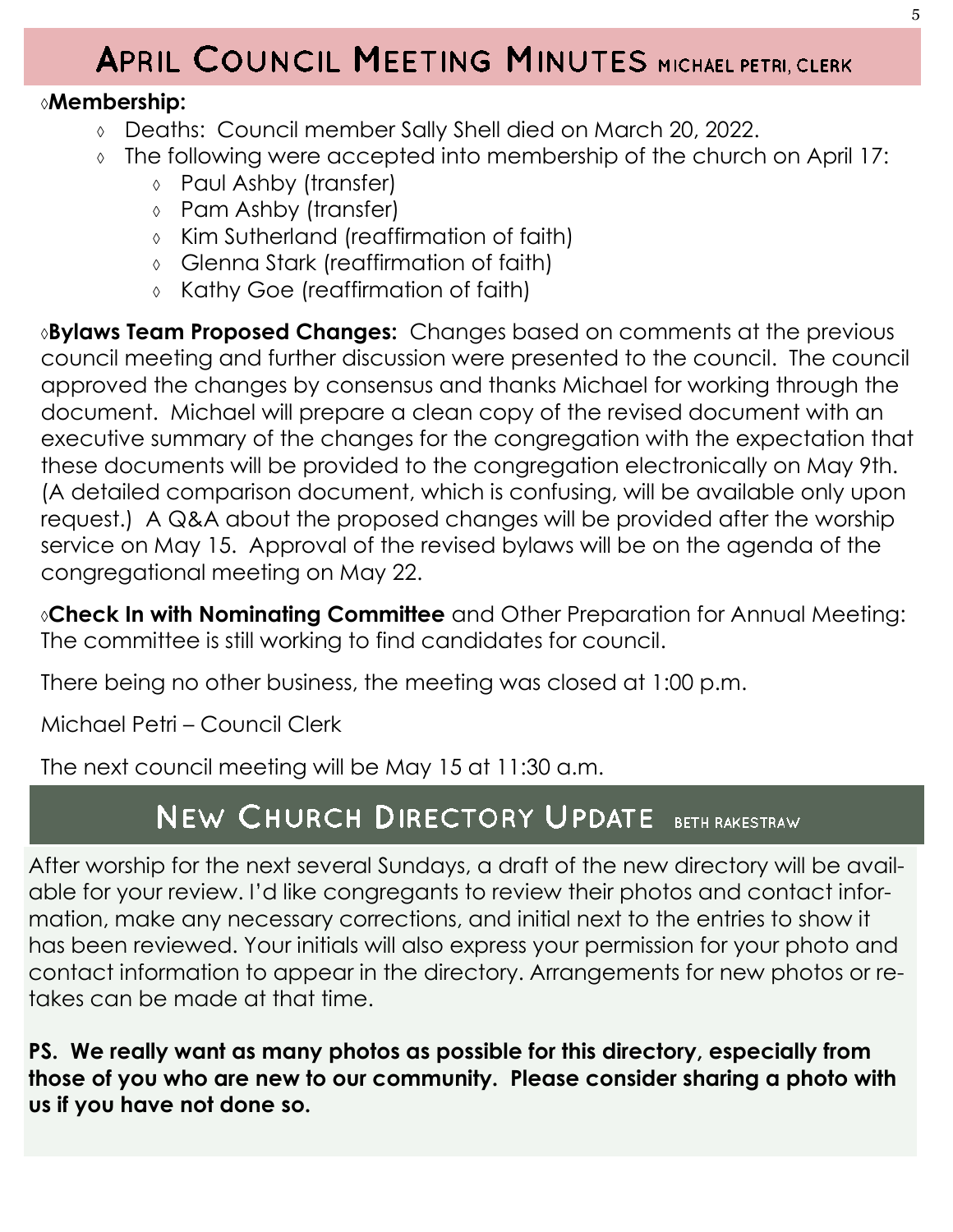## **DISHWASHERS FOR CHURCH EVENTS NEEDED**

As Fellowship & Hospitality (formerly Congregational Life) plans more events for our church family, we find ourselves in need of more help. In this case I hope to find four willing persons who can lift up to 30 pounds to rotate on Sundays to help us clean up and run the dishwasher. Your commitment would be for one Sunday a month, and after special events (would be scheduled in advance). Brief training will be provided. Please give it some thought and be generous with your time. I can be contacted by phone or email. ~Thanks, Barbara Eyler.

## **SUNDAY MORNING CHILDREN'S PROGRAM FOR JUNE MARIE KOONTZ**

## **Colors in God's Creation**

Come to our Sunday morning children's program and find out what my little eyes have spied.

June 5 – I spy with my little eyes…. Colors bursting in the sky.

June 12 – I spy with my little eyes… Colors in the air and on the ground, Colors are all around

June 19 – I spy with my little eyes… Colors moving from here to there.

June 26 – I spy with my little eyes… Colors popping up from the ground, Smelling great all around.

Any guesses on what we will be working on?

#### \*\*\*\*\*\*\*\*\*\*\*\*\*\*\*\*\*\*\*\*\*\*\*\*\*\*\*\*\*\*\*\*\*\*\*\*\*\*\*\*\*\*\*

Volunteers are needed to assist in the church school program (all supplies and directions are provided). Also needed are nursery attendants. Please let me know if you can help. Contact Marie Koontz, 970-270-2579. Thank you!

#### \*\*\*\*\*\*\*\*\*\*\*\*\*\*\*\*\*\*\*\*\*\*\*\*\*\*\*\*\*\*\*\*\*\*\*\*\*\*\*\*\*\*\*

It is my intention to plan a special social event for the children each month. I am still looking at options for the month of June. I will keep you posted. ~Marie

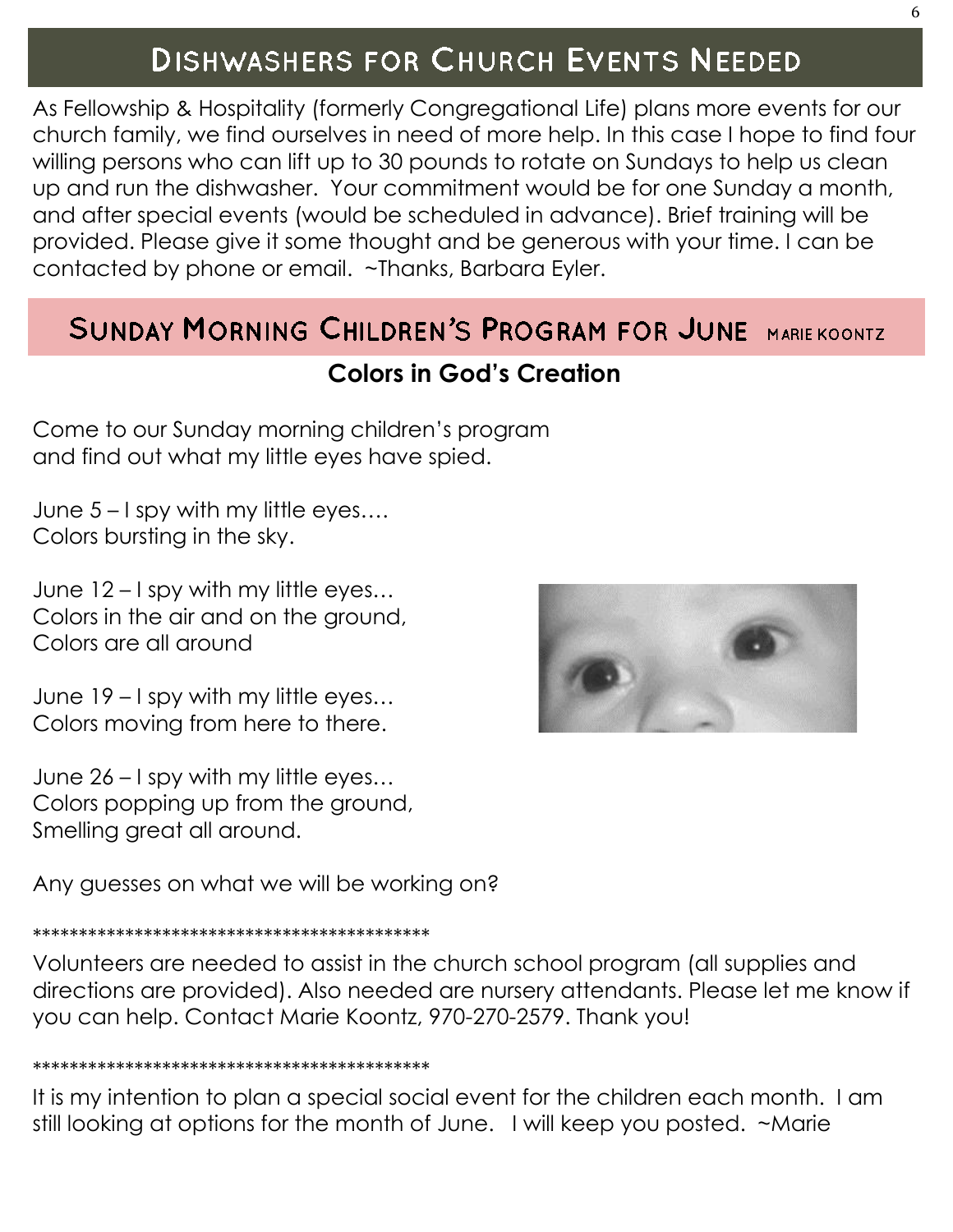# JUNETEENTH

### **Online event just before Juneteenth will honor people's 'hidden histories' by Staff Reports | published on May 31, 2022**



Stories told by people descended from Africa, the cradle of civilization, will be featured in a live United Church of Christ webinar marking the coming Juneteenth holiday.

"Juneteenth: Revealing Hidden Histories" will take place via Zoom on Friday, June 17, at noon. The U.S. federal holiday, Juneteenth National Independence Day, is Monday, June 20. It commemorates June 19, 1865, the day that Union Army Maj. Gen. Gordon Granger arrived in Galveston, Tex., and told enslaved people of their emancipation. That was more than two years after President Abraham Lincoln issued the Emancipation Proclamation on Jan. 1, 1863.

Remembering that day "acknowledges God's sacred people of African descent," said the Rev. Velda Love, UCC minister of racial justice and leader of Join the Movement Toward Racial Justice. Hearing real stories from those people, she said, is a way to counteract white supremacist "efforts to suppress the truth of our history."

Howard University Professor Renee K. Harrison will help lead the webinar. Her 2021 book, Black Hands, White House: Slave Labor and the Making of America, inspired the "hidden histories" theme, Love said. Serving as the event's "cultural historian," Harrison will help elicit stories via prerecorded and live interviews. Featured speakers will focus on their own — and their families' — relationships to the land where they live or were born, stories about their lineage, and emancipation moments in their lives.

### **Storytelling as sacred**

Hearing stories that acknowledges people's birthplaces — and humanity's birthplace in Africa — is a sacred exercise, Love said.

"Sacred acknowledgement is celebration of cultural expressions as first peoples, free people, multilingual, multiethnic and multi-talented artisans, scientists, creators, builders, navigators, writers, thinkers and orators," she said. "Sacred acknowledgement is remembering and honoring the generations of untold stories that are waiting to be revealed within these sacred bodies."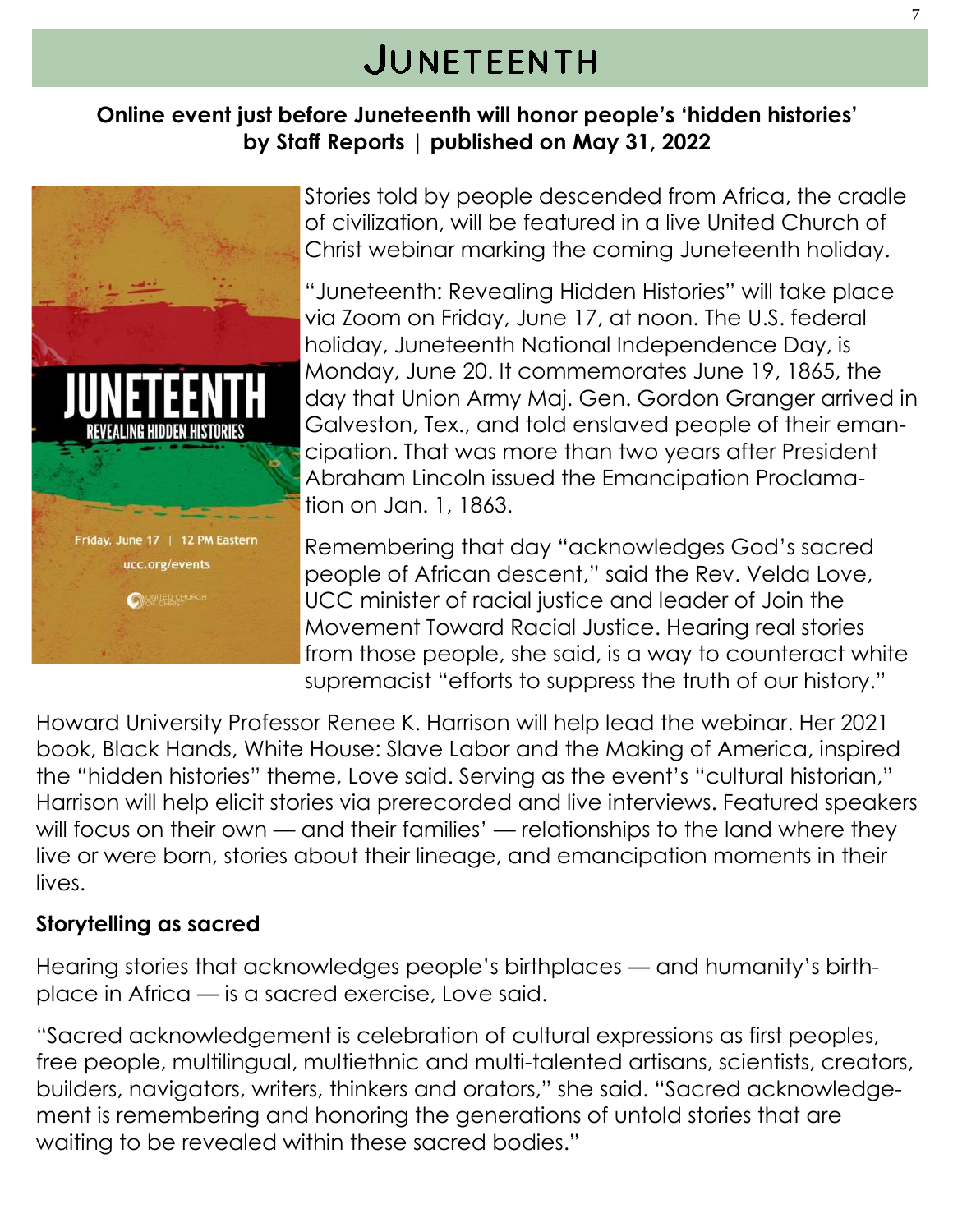## STAND WITH TRANSGENDER, NONBINARY PEOPLE

Saying "the stakes have never been higher," a letter from the national setting of the United Church of Christ is calling the entire denomination to a special focus during Pride Month, June 2022. It urges all "UCC communities to center trans experience, advocacy and care in your Pride celebrations this year." It cites an uptick in antitrans legislation in many U.S. states and harm already done to "the mental health of LQBTQIA+ communities, and, in particular, youth." Here's the letter:

### **UCC PRIDE MONTH CALL TO ACTION**

Beloveds, vulnerability is increasing in our midst – by the day, seemingly, even, by the hour. COVID is becoming endemic and so is legislation and policy being written that strips bodily autonomy from people and criminalizes trans experience, especially youth, trans families, and gender-affirming health care. More extreme policy preventing nonbinary identification is moving through state legislatures as well. The stakes have never been higher. Much harm has already been done, and the mental health of LQBTQIA+ communities — and, in particular youth — is of great concern.

The fear of being singled out and targeted, or the bullying some youth are subjected to, takes a great toll. For queer adults as well, and even allies not connected to strong communities of care and support, it is overwhelming to think about making an impact on our own. The good news is we are not alone. We are a church full of justice-seeking, affirming communities. More than 1,760 of our churches have adopted open and affirming covenants with more in the process. We need everyone right now and are issuing this call to action for the month of PRIDE (June). PRIDE month is a month of high visibility and affirmation for the LQBTQIA+ community. It is an opportunity for the United Church of Christ to demonstrate our mission to build a just world for all (which sometimes means great outfits and parades). We lament the harmful legislation that has already come into place. We will work to remove it and we believe the Love of God, the Hope of Jesus, and the Movement of the Holy Spirit will always be making way.

Given what is at stake for our trans, nonbinary and queer kin, we are calling on UCC communities to center trans experience, advocacy, and care in your PRIDE celebrations this year.

### **Center trans advocacy**

PRIDE month in the United States began as a commemoration of the Stonewall Uprising, which occurred in New York City in June of 1969 and which Black trans activist Marsha P. Johnson is credited with starting. Many local UCC churches have participated in local PRIDE events for years out of solidarity, love and support for the queer and trans communities, some of whom make up our local congrega-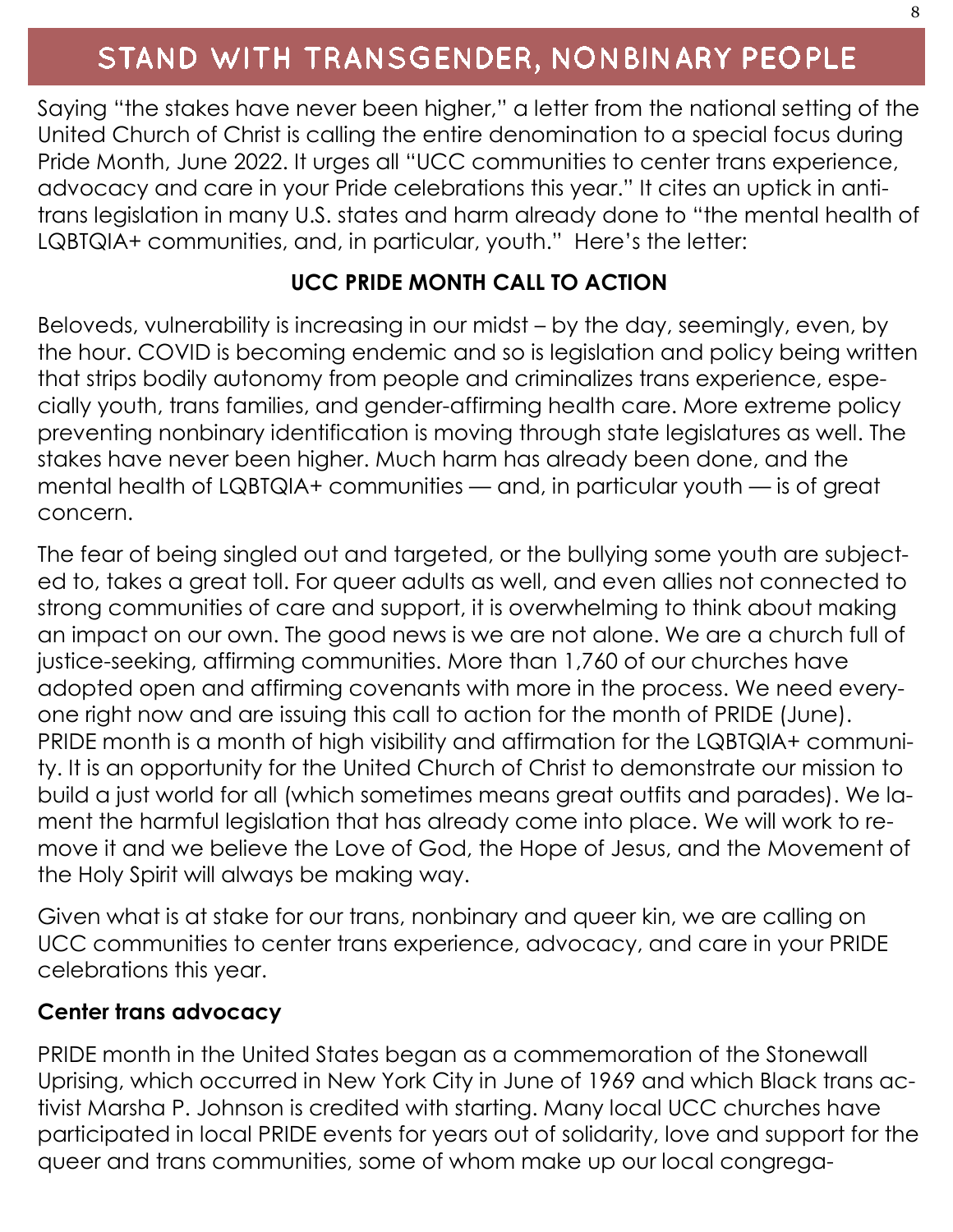## STAND WITH TRANSGENDER, NONBINARY PEOPLE

tions. This year, with the onslaught of policies and laws aimed at maligning and even criminalizing trans and nonbinary people and youth, in particular, we urge you to connect with local organizers and get involved. Seek out LGBTQIA+ groups working to create affirming and life-giving policies such as was passed recently in Maryland. Be public and vocal as an ally. Many people wait to speak up until someone they know speaks up. Our siblings deserve justice and security, not silence in the face of State violence.

### **Center trans experience**

In addition to getting more involved in direct advocacy and engaging your community, continue to turn to and share the incredible educational resources the UCC offers. Resources are being posted at ucc.org/trans, which will include a toolkit by the first week of June. If you have not yet brought the Our Whole Lives curriculum to your church and community, now is a great time.

#### **Center trans care**

Finally, engage the Open and Affirming (ONA) process as a way to learn more about people of trans and nonbinary experience, and strategies to strengthen the welcome, inclusion and justice experienced in your church and community. Whether your church has been ONA for a long time, has just adopted its ONA covenant, or has not yet been through the process, there's always another step on the journey:

- Learn more about the ONA process at openandaffirming.org.
- Join a "Thursdays for the Soul" webinar "Open and Affirming: the Power of Covenant" — on June 16 at 3:30 p.m. ET for a discussion of the ONA process. (It is part of the Just World Covenants series on the third Thursday of the month.)

We can turn this tide together. Happy PRIDE!

The Rev. Tracy Howe (she/they/womxn) Minister for Congregational and Community Engagement

The Rev. Michael Schuenemeyer (he/him/his) Minister and Team Leader for Health and Wholeness Advocacy

The Rev. Andrew Lang (he/him/his) Executive Director, UCC Open and Affirming Coalition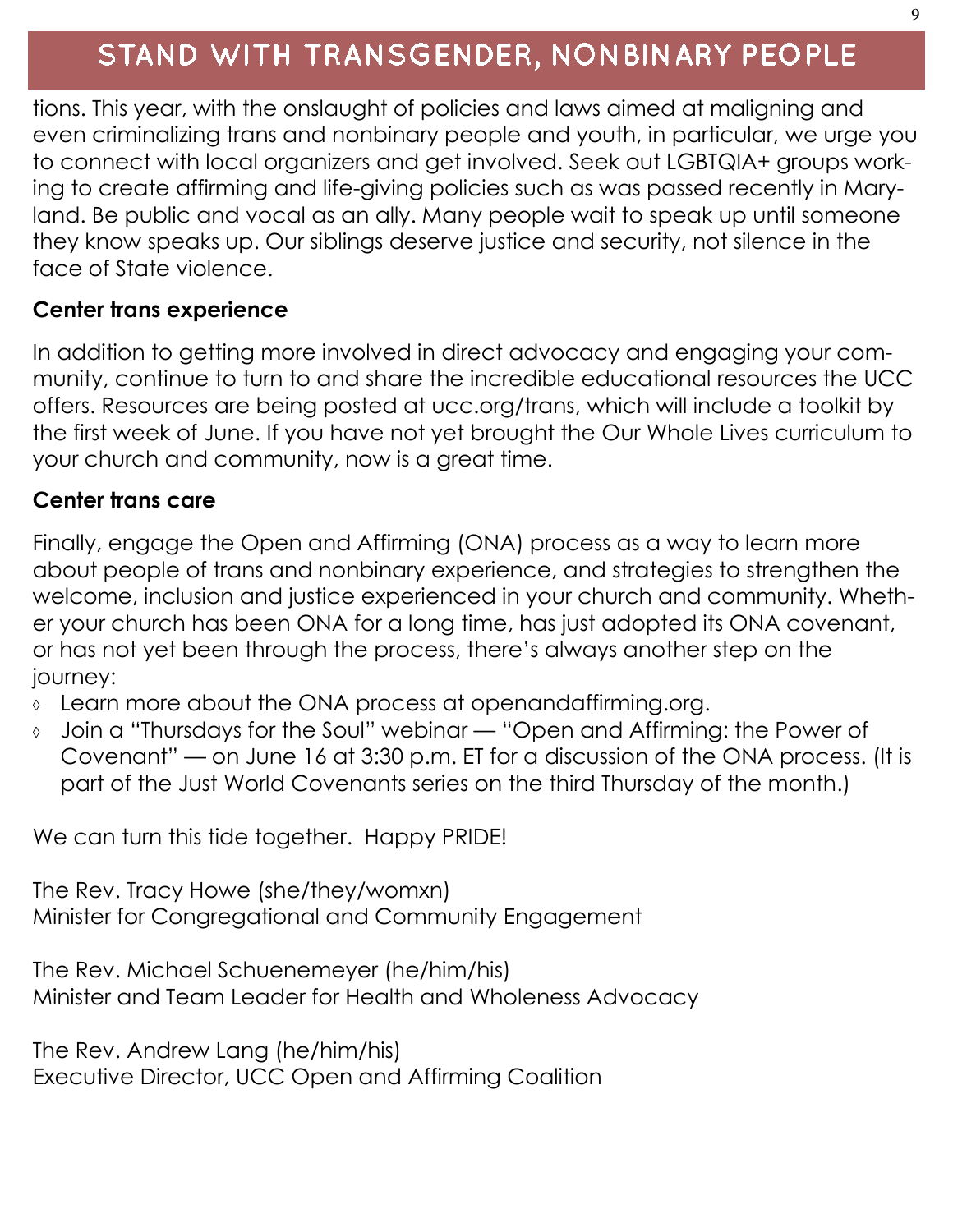## TAKE ACTION TO ADDRESS GUN VIOLENCE REV. DR ANTHONY SCOTT

Rev. Dr, Anthony Scott, one of our Associate Conference Ministers, put forth the following challenge and exhortation on his Facebook page: "Are you seeking an opportunity to put action to your lament, thoughts, and prayers? I offer the following as theological grounding and concrete action. Call on your legislators to do justice; it is their job to hear and vote in ways which represent us."

" In Luke's Gospel, Jesus tells a parable about a woman seeking justice and a judge who refused to grant it. This woman, a widow, continued to bring her cause before the judge, even though the judge refused to grant justice on multiple occasions. She pled her case before this judge with such frequency that he finally gave in. The judge relented because he was annoyed, not because he had a change of heart.

### **"In this moment, we are called to be holy annoyances at the doors and voicemails of our elected officials. Complain, implore, cry out until they hear and enact what is just, for the sake of all."**

Colorado Senators:

Michael F Bennet: 202-224-5852 John W Hickenlooper: 202-224-5941

Sample Script: "Hello, my name is [your name]. I am a constituent from Colorado, zip code [xxxxx]. The only response I am seeking is ACTION. I am troubled by the lack of senate action on gun control. I am particularly concerned about the lack of a senate vote on the Bipartisan Background Checks Act of 2021, H.R. 8, and the Enhanced Background Checks Act of 2021, H.R. 1446.

"I encourage you, in the strongest of terms, as my elected senator, to support a vote and the passage of these acts. Thank you for listening to the voices of the people you represent."



## **LOOKING AHEAD**

July 4 | Independence Day | Church Office Closed August 12—14 | Church Camping Trip| Island Lake [on Grand Mesa] September 5 | Labor Day | Church Office Closed October 19- 22 | Friends of the Library Book Sale November 27 | Advent Begins **Christmas Eve is on Saturday this year, Christmas Day on Sunday.**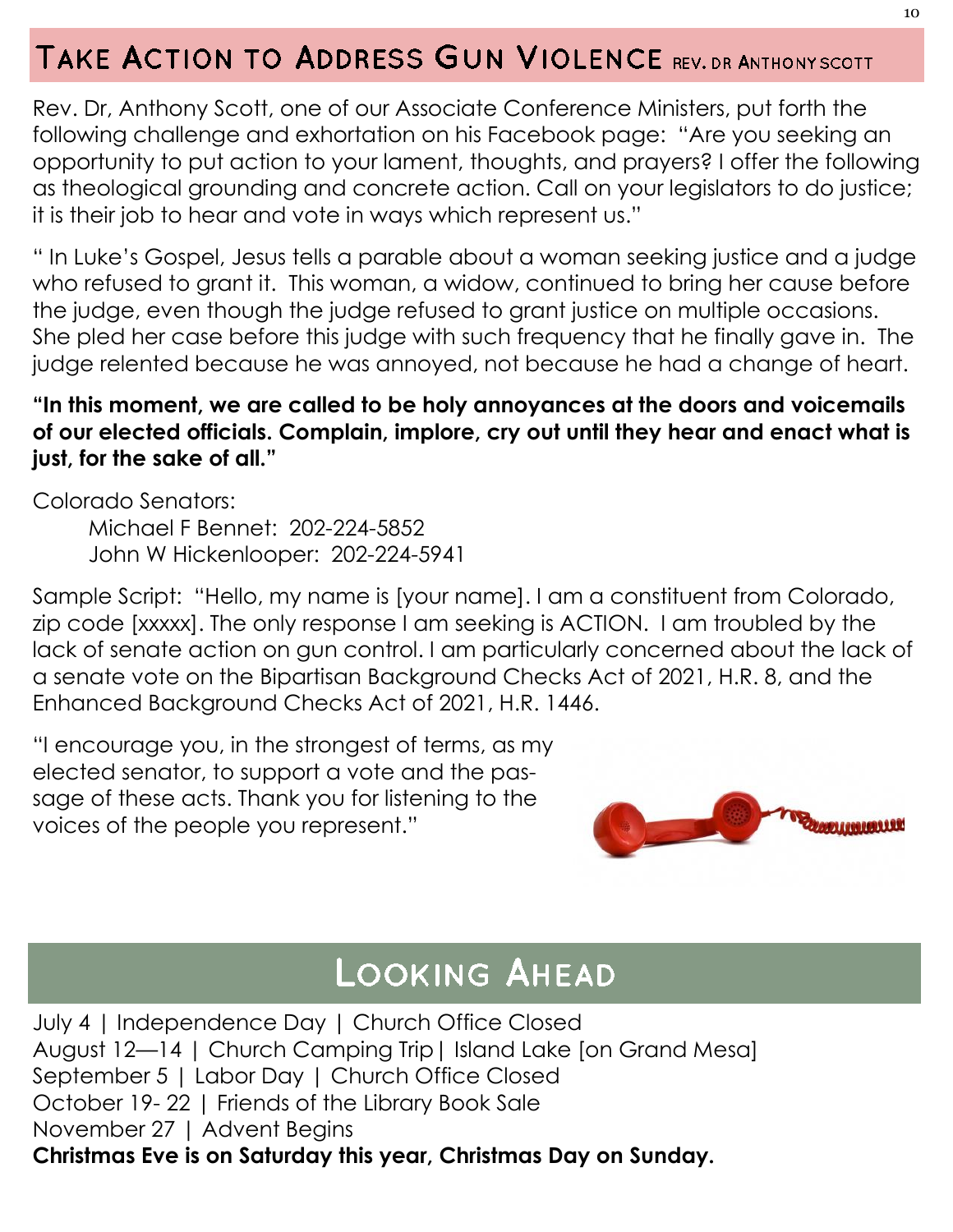| <b>JUNE 2022</b>                                                                                         |                                   |                           |                                                            |                                  |                      |                     |
|----------------------------------------------------------------------------------------------------------|-----------------------------------|---------------------------|------------------------------------------------------------|----------------------------------|----------------------|---------------------|
| <b>SUNDAY</b>                                                                                            | <b>MONDAY</b>                     | <b>TUESDAY</b>            | WEDNESDAY                                                  | <b>THURSDAY</b>                  | <b>FRIDAY</b>        | <b>SATURDAY</b>     |
| <b>May 29</b>                                                                                            | <b>May 30</b>                     | <b>May 31</b>             | 1                                                          | $\overline{2}$                   | $\mathbf{3}$         | 4                   |
| 10:00 Worship<br>11:00 Happy Hour<br>11:15 Worship &<br>Celebration                                      |                                   |                           |                                                            | 1:00 Fellowship<br>& Hospitality | 10:00 Zoom<br>Coffee |                     |
| 5                                                                                                        | $\boldsymbol{6}$                  | $\overline{\mathbf{z}}$   | 8                                                          | 9                                | 10                   | 11                  |
| <b>Pentecost</b><br><b>Sunday</b><br>10:00 Worship<br>11:00 Happy Hour<br>11:15 Worship &<br>Celebration |                                   | 5:30 Cantabile<br>Ringers | 1:00 Through the<br>NT Study<br>2:00 Mission &<br>Outreach |                                  | 10:00 Zoom<br>Coffee |                     |
| 12                                                                                                       | 13                                | 14                        | 15                                                         | 16                               | 17                   | 18                  |
| 10:00 Worship<br>11:00 Happy Hour                                                                        | 5:00 Make<br>Mondays Fun<br>Again | 5:30 Cantabile<br>Ringers |                                                            |                                  | 10:00 Zoom<br>Coffee | Women's High<br>Tea |
| 19                                                                                                       | 20                                | 21                        | 22                                                         | 23                               | 24                   | 25                  |
| Father's Day<br>Juneteenth<br>10:00 Worship<br>11:00 Happy Hour<br>11:15 Council<br>Meeting              | Juneteenth<br>Federal<br>Holiday  | 5:30 Cantabile<br>Ringers | 1:00 Through the<br>New Testament<br>Study                 |                                  | 10:00 Zoom<br>Coffee |                     |
| 26                                                                                                       | 27                                | 28                        | 29                                                         | 30                               | July 1               | July 2              |
| 10:00 Worship<br>11:00 Happy Hour                                                                        | 5:00 Make<br>Mondays Fun<br>Again | 5:30 Cantabile<br>Ringers |                                                            |                                  | 10:00 Zoom<br>Coffee |                     |

# JUNE BIRTHDAYS

6/8 Paul Ashby 6/25 Robert Peterson 6/27 Kong Vong

If we are missing a birthday from our lists, or our list is incorrect, please call the church office at 970-242-0298 or email office@uccgj.org. Thanks!